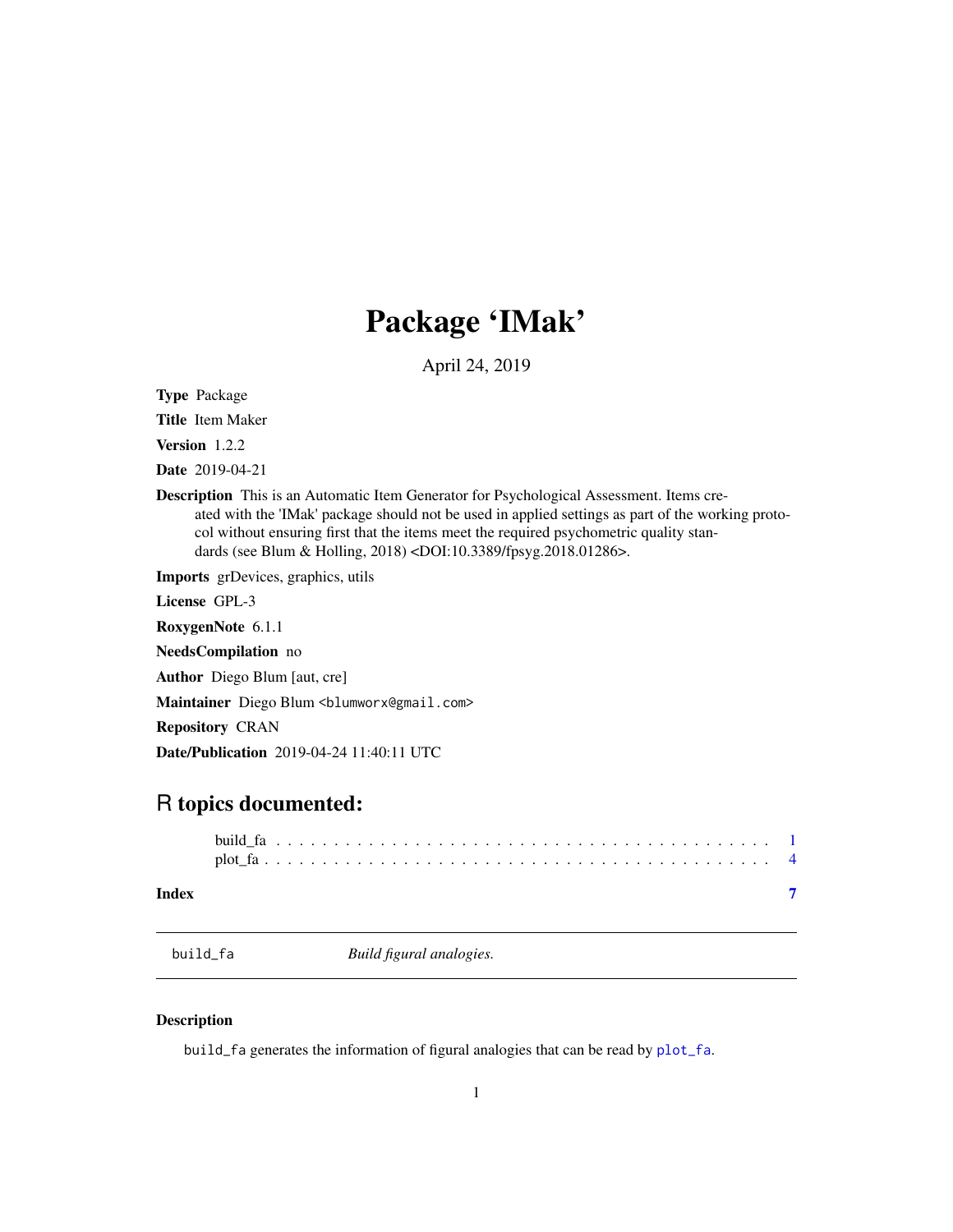```
build_fa(isomorphs = 1, main.rot = c(\emptyset, \emptyset), mirror = \emptyset,
  trap.rot = c(\emptyset, \emptyset), subtract = c(\emptyset, \emptyset), dot.mov = c(\emptyset, \emptyset),
  a.main = "R", a.flip = "R", a.trap = "R", a.dot = "R",
  constrict = F, al.main.rot = 0, al.mirror = 0, al.trap.rot = 0,
  al.subtract = 0, al.dot.mov = 0, correct = 0, add.rule = 0,
  automatic = T)
```
#### Arguments

| isomorphs   | A number of isomorphic items to be developed.                                                                                                    |
|-------------|--------------------------------------------------------------------------------------------------------------------------------------------------|
| main.rot    | A numeric vector with two main shape rotation values multiple of 45 and be-<br>tween -135 and 180. No rotation: 0.                               |
| mirror      | A number designating the presence of shape reflection or no reflection (i.e., 1 or<br>(0).                                                       |
| trap.rot    | A numeric vector with two trapezium rotation values multiple of 45 and between<br>$-135$ and 180. No rotation: 0.                                |
| subtract    | A numeric vector with two line segments of the main shape to subtract from 1<br>to 5, or letter "R" for a random subtraction. No subtraction: 0. |
| dot.mov     | A numeric vector with two dot edge movement amounts, with a maximum of 5<br>movements in total. No dot edge movement: 0.                         |
| a.main      | A numeric vector with possible rotation states of the main shape of Figure A<br>from 1 to 8. Random by default.                                  |
| a.flip      | A logical value designating whether Figure A is flipped with respect to its verti-<br>cal axis or not (i.e., T or F). Random by default.         |
| a.trap      | A numeric vector with possible rotation states of the trapezium of Figure A from<br>1 to 8. Random by default.                                   |
| a.dot       | A numeric vector with possible dot positions in Figure A from 1 to 6. Random<br>by default.                                                      |
| constrict   | A character string designating a part of Figure A to display all possible positions<br>every 'n' isomorphs.                                      |
| al.main.rot | A numeric vector with alternative main shape rotation solutions. Random by<br>default.                                                           |
| al.mirror   | A numeric vector with alternative reflection solutions. Random by default.                                                                       |
| al.trap.rot | A numeric vector with alternative trapezium rotation solutions. Random by de-<br>fault.                                                          |
| al.subtract | A numeric vector with alternative subtraction solutions. Random by default.                                                                      |
| al.dot.mov  | A numeric vector with alternative dot edge movement solutions. Random by<br>default.                                                             |
| correct     | A vector with numbers ranging from 1 to 9 for correct response placements.<br>Random by default.                                                 |
| add.rule    | A number specifying which rule from 1 to 5 adds itself to the options of one-<br>rule-based items. Random by default.                            |
| automatic   | Should options be generated by the program? True by default.                                                                                     |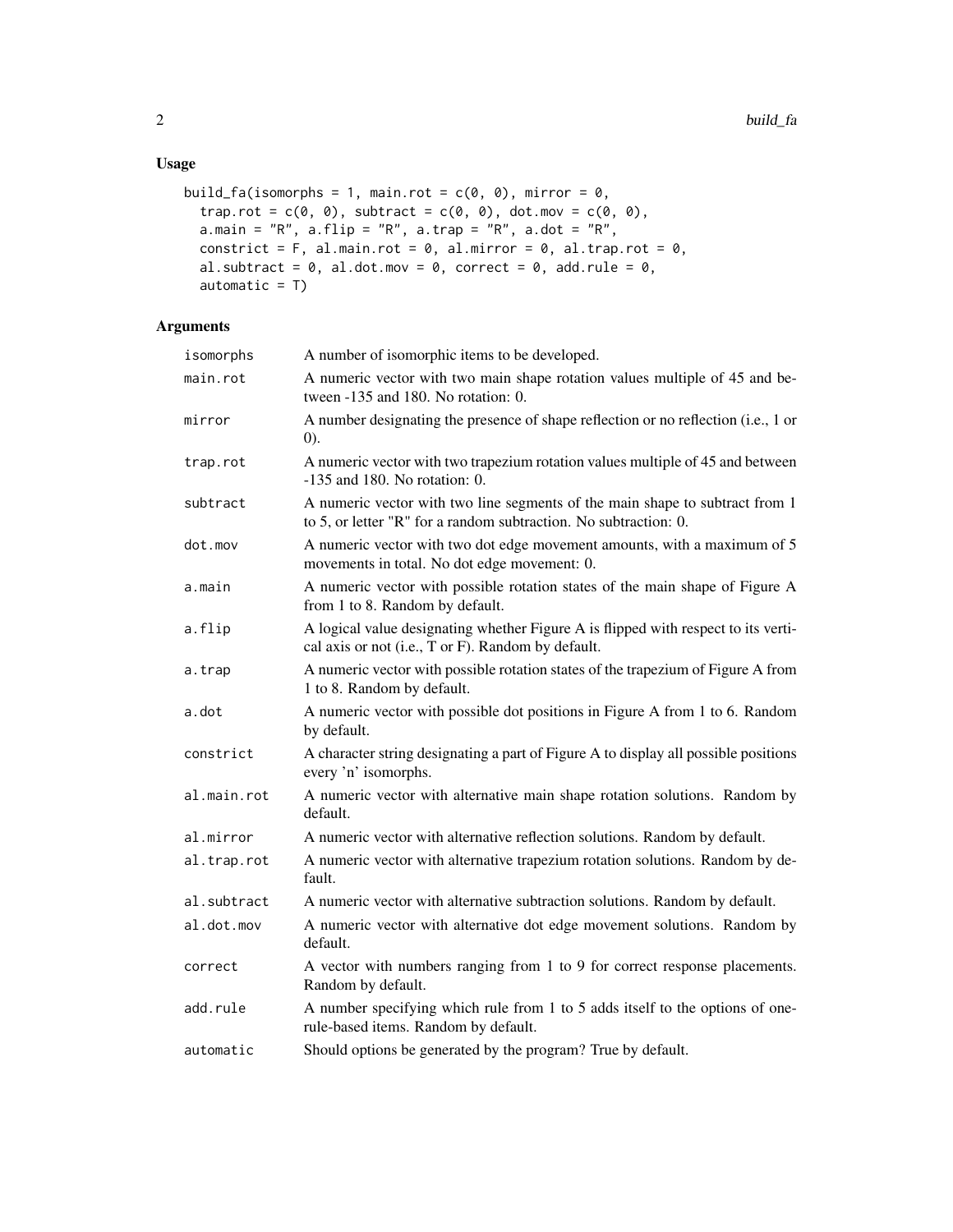#### <span id="page-2-0"></span>build\_fa 3

#### Details

The isomorphs parameter represents the number of isomorphic items to be created. Parameters main.rot, mirror, trap.rot, subtract, and dot.mov are the so-called radicals, and they can be therefore used to pass the radical arguments. Such arguments designate how rules are applied to all of the isomorphs. main.rot and mirror cannot be combined because of rule confusion (Blum & Holling, 2018). The a.main.rot, a.flip, a.trap, and a.dot parameters are the so-called incidentals. They affect how Figure A of the matrix presents itself in every isomorph. Setting constrict to "main", "trap" or "dot" displays all possible positions of a certain part of Figure A (i.e., main shape, trapezium or dot) every 'n' isomorphs. Radical parameters that use the prefix al. designate alternative solutions for each of the applied rules throughout the options by following a Solutions Combination Design (Blum & Holling, 2018). They are random by default when automatic =  $T$ . When automatic = F, arguments must be passed, which either designate rotation angles that distinguish the correct answer from the alternative solutions, or alternative reflection / subtraction / dot positions. Three things should be kept in mind: 1. Three alternative solutions should be chosen for the main rule when working with only one rule. If add.rule is not altered, then all of the other rules should also comprise one alternative solution each. If add.rule designates a specific rule from 1 to 5, then the latter statement is only valid for this rule. 2. Two alternative solutions should be chosen for each rule of two-rule-based items. 3. One alternative solution should be chosen for each rule of items comprising more than two rules.

#### Value

An object of class 'fa\_items', basically a list including elements to be plotted with function [plot\\_fa](#page-3-1).

#### Author(s)

Diego Blum << blumworx@gmail.com>>

#### References

Blum, D., & Holling, H. (2018). Automatic generation of figural analogies with the IMak package. *Frontiers in psychology, 9*(1286), 1-13. DOI:10.3389/fpsyg.2018.01286

#### See Also

[plot\\_fa](#page-3-1)

#### Examples

```
## Create two isomorphs with one rule, setting the correct answer to 1:
one \le build_fa(isomorphs = 2, dot.mov = c(1, 2), correct = 1)
## Plot them:
plot_fa(one)
## Create four isomorphs with two rules:
two \le build_fa(isomorphs = 4, main.rot = c(180, 135), trap.rot = c(90, 45))
## Plot them:
plot_fa(two)
```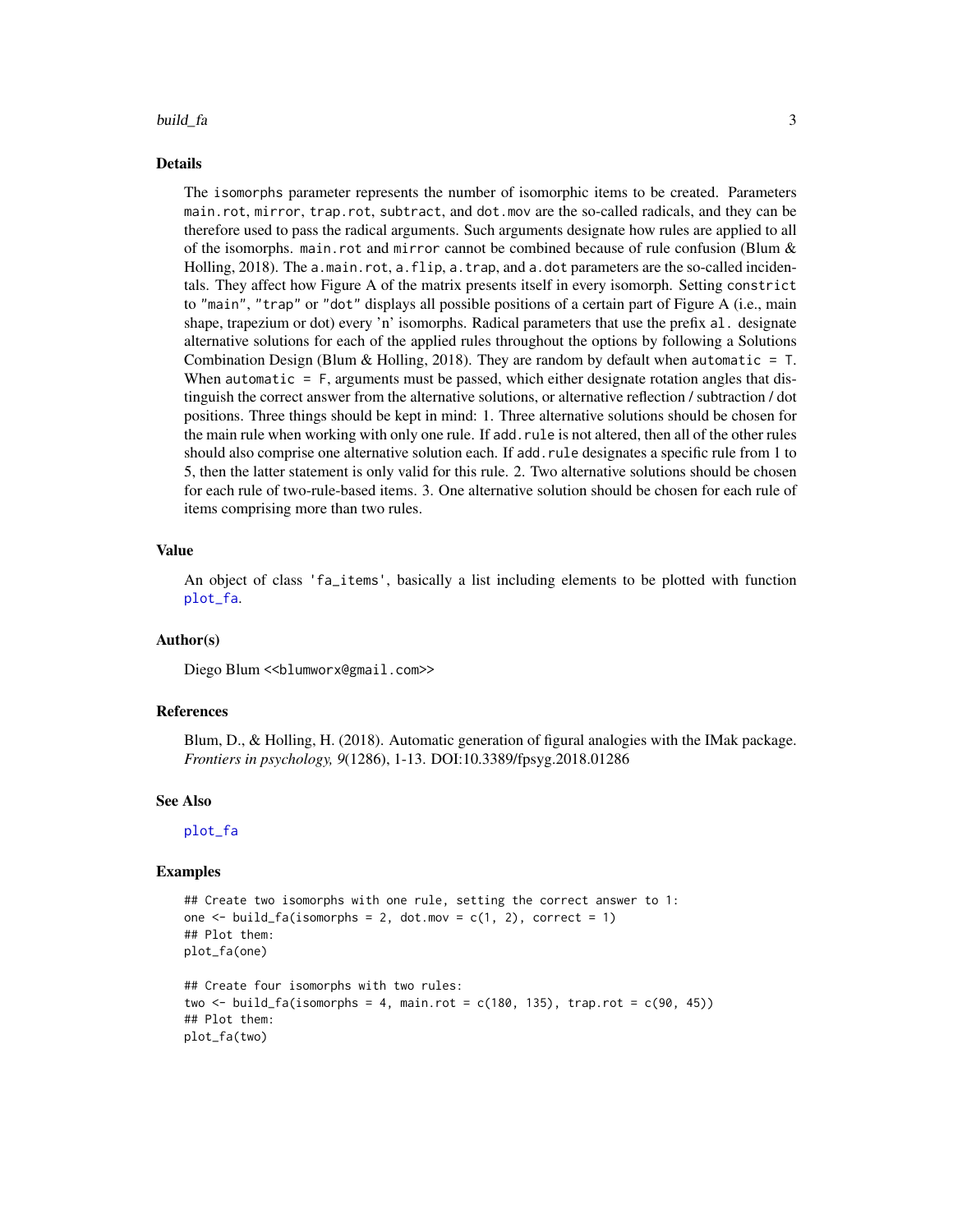```
## Create 20 isomorphs with three rules. Set automatic = F and affect the options:
three \le build_fa(isomorphs = 20, mirror = 1, trap.rot = c(90, 45), dot.mov = c(1, 2),
automatic = FALSE, al.mirror = c(0, 1), al.trap.rot = -45, al.dot.mov = 1)
## Plot them:
plot_fa(three)
## Create and plot four two-rule-based isomorphs, all of them comprising the same Figure A:
```

```
four \le build_fa(isomorphs = 4, a.main = 1, a.flip = FALSE, a.trap = 2, a.dot = 6,
mirror = 1, subtract = "R")
plot_fa(four)
```

```
## Create and plot 16 isomorphs by constricting the main shape rotation rule:
five \le build_fa(isomorphs = 16, subtract = c(1, 4), constrict = "main")
plot_fa(five)
```

```
plot_fa Plot figural analogies.
```
#### Description

plot\_fa plots figural analogies by reading the information previously stored in an object of class 'fa\_items' generated with [build\\_fa](#page-0-1).

#### Usage

```
plot_fa(items, which = 0, mode = "A", language = "E",
  language.dir = "A", form.int = "A", form.ext = "A",
  size.shape = 1, size.dot = 2, size.line = 1, size.q = 3.5,
  size.word = 1.2, info = T, sep = ",", directory = F,
  switch.from = 0, switch.to = 0)
```
#### Arguments

| items        | An object of class 'fa_items' generated with function build_fa. No default.                                               |
|--------------|---------------------------------------------------------------------------------------------------------------------------|
| which        | A numeric vector designating which isomorph(s) to plot. Plot all by default.                                              |
| mode         | A character string designating plot mode "A", "B" or "C". Plot mode "A" by<br>default.                                    |
| language     | A character string designating English ("E"), German ("D") or Spanish ("S")<br>language. Default is "E".                  |
| language.dir | A character string designating language for output files. "A" by default selects<br>all languages.                        |
| form.int     | A character string designating the form from "A" to "D" of the internal main<br>shape, or "R" for random. Default is "A". |
| form.ext     | A character string designating the form from "A" to "D" of the trapezium, or<br>"R" for random. Default is "A".           |
| size.shape   | A number designating the size of every shape. Default is 1.                                                               |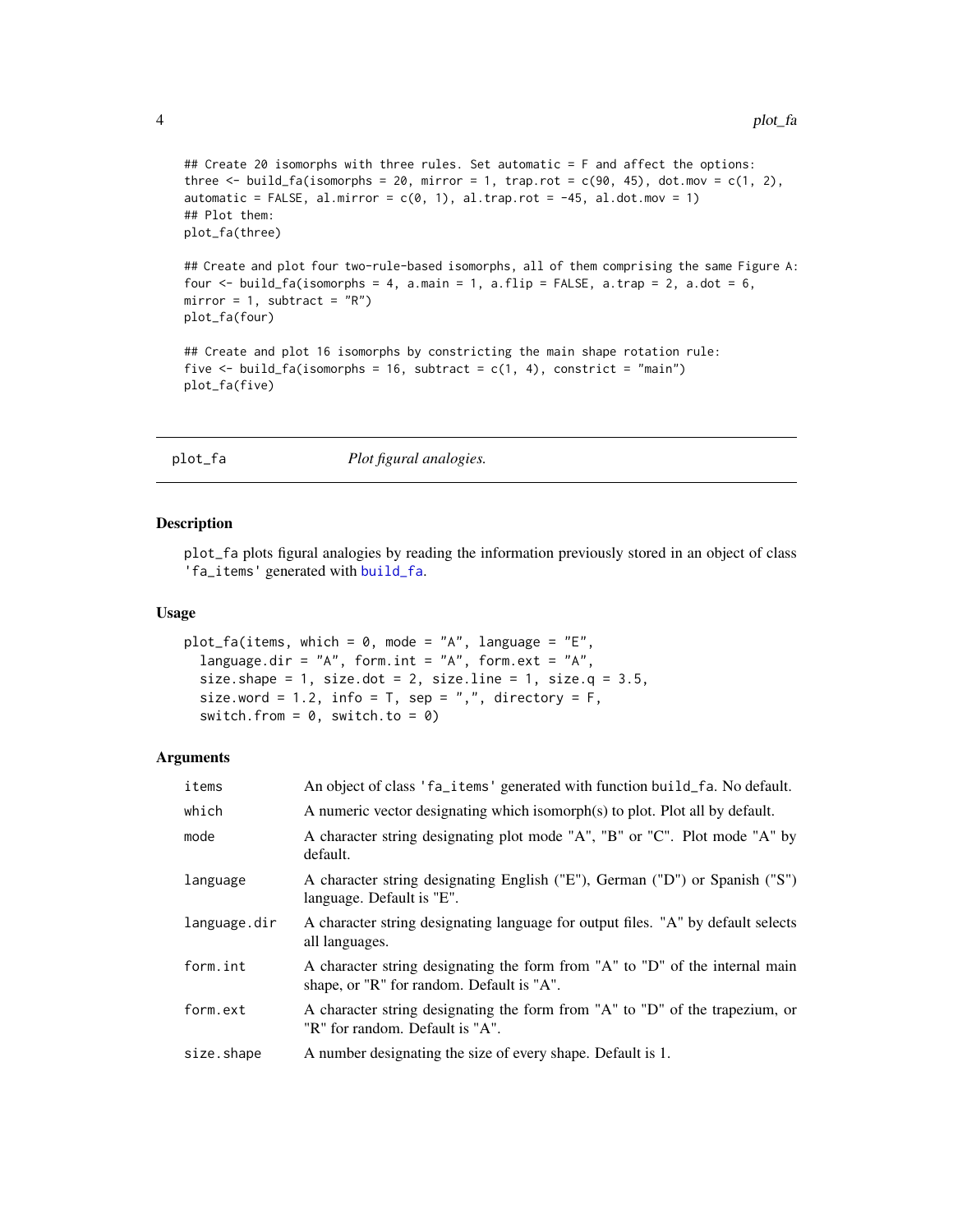#### <span id="page-4-0"></span>plot\_fa 5

| size.dot    | A number designating the size of every shape dot. Default is 2.                                            |
|-------------|------------------------------------------------------------------------------------------------------------|
| size.line   | A number designating the thickness of every shape. Default is 1.                                           |
| size.q      | A number designating the size of the question mark. Default is 3.5.                                        |
| size.word   | A number designating the size of the verbal options. Default is 1.2.                                       |
| info        | Should the applied rules and correct answers be informed? True by default.                                 |
| sep         | Field separator character of the "Info.csv" file. The default "," is recommended<br>for English MS Office. |
| directory   | A character string designating a folder in your PC where to store the isomorphs.                           |
| switch.from | Number 'p' designating an option from 1 to 8 to switch with $q$ .                                          |
| switch.to   | Number 'q' designating an option from 1 to 8 to switch with 'p'.                                           |

#### Details

The plot\_fa function should not be assigned to an object, except when willing to use the optional parameters switch.from and switch.to. In the latter case, the object name should be the same as the name of the object of class 'fa\_items', and the argument for which must designate the isomorph to be affected even if there is only one isomorph available. For example:

object  $\leq$  plot\_fa(object, which = 1, switch.from =  $1$ , switch.to =  $2$ )

#### Value

A data frame containing rules applied and right answers when info = T by default, or an object of class 'fa\_items' when which has length 1, its value is greater than 0 and both switch.from and switch.to are greater than 0.

#### Author(s)

Diego Blum << blumworx@gmail.com>>

#### References

Blum, D., & Holling, H. (2018). Automatic generation of figural analogies with the IMak package. *Frontiers in psychology, 9*(1286), 1-13. DOI:10.3389/fpsyg.2018.01286

#### See Also

#### [build\\_fa](#page-0-1)

#### Examples

```
## Create two isomorphs with one rule, setting the correct answer to 1:
one \le build_fa(isomorphs = 2, dot.mov = c(1, 2), correct = 1)
## Plot them:
plot_fa(one)
## Change the correct answer of item 2 from position 1 to position 2:
one \le plot_fa(one, which = 2, switch.from = 1, switch.to = 2)
```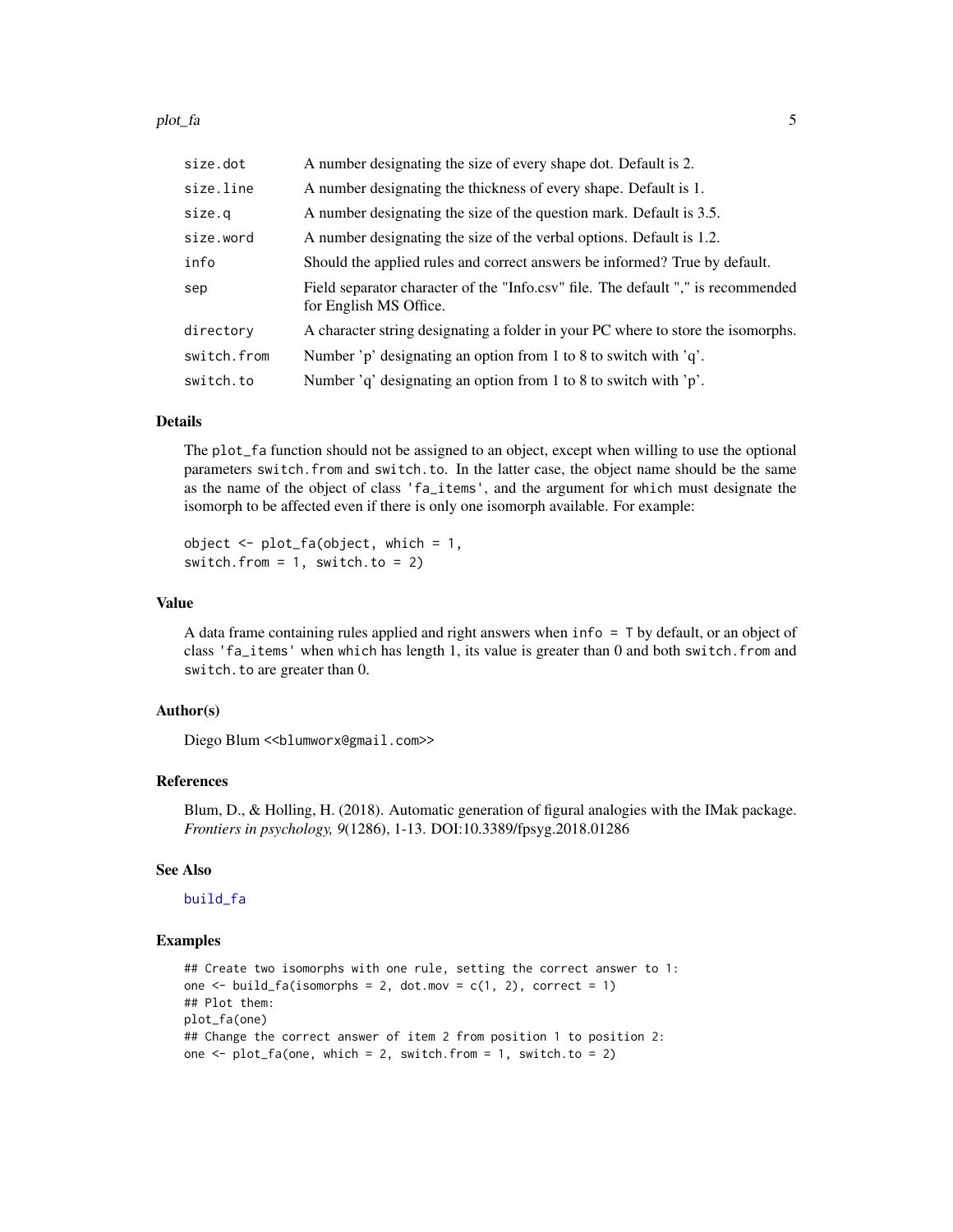```
## Choose a directory and save the items:
# dir1 <- "enter your new directory here"
# plot_fa(one, directory = dir1)
## Create four isomorphs with two rules:
two \le build_fa(isomorphs = 4, mirror = 1, trap.rot = c(90, 45))
## Plot them in German language:
plot_fa(two, language = "D")
## Plot only items 2 and 3 in Spanish and choose form "B" for the internal main shape:
plot_fa(two, language = "S", form.int = "B", which = c(2, 3))
## Choose a different directory and save these two items by keeping the latter configuration:
# dir2 <- "enter your new directory here"
# plot_fa(two, which = c(2, 3), language-dir = "S", form.int = "B", directory = dir2)## Create 20 isomorphs with three rules. Set automatic = F and affect the options:
three \le build_fa(isomorphs = 20, mirror = 1, trap.rot = c(90, 45), dot.mov = c(1, 2),
automatic = FALSE, al.mirror = c(0, 1), al.trap.rot = -45, al.dot.mov = 1)
## Plot them:
plot_fa(three)
## Plot each individual shape of item 13 in German language only:
plot_fa(three, which = 13, mode = "C", language = "D")
## Choose a different directory and save the item parts:
# dir3 <- "enter your new directory here"
# plot_fa(three, which = 13, mode = "C", language.dir = "D", directory = dir3)
```